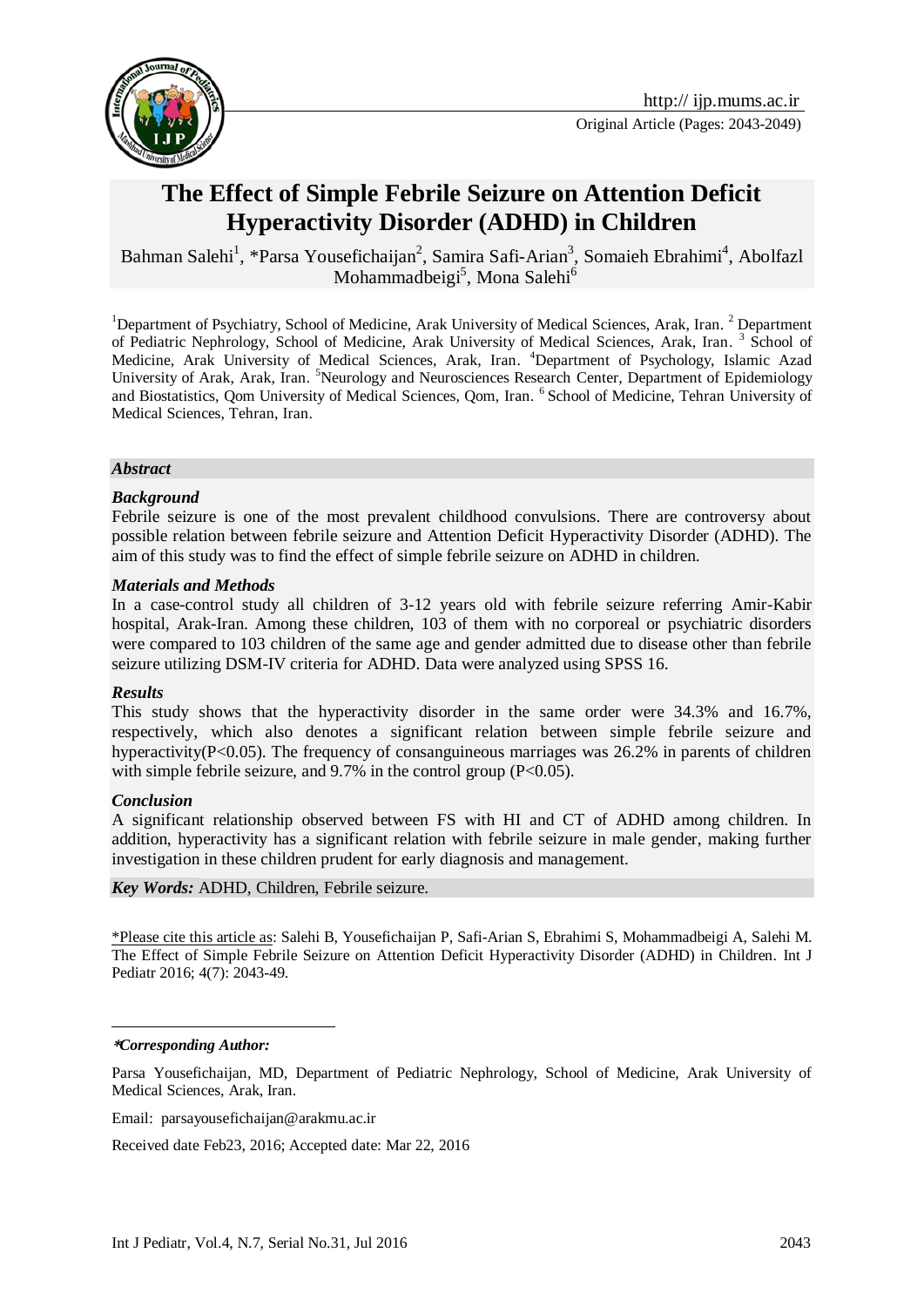## **1- INTRODUCTION**

Febrile seizure (FS) is the most common type of type of childhood convulsion that occurred in 2% to 5% of children [\(1-4\)](#page-5-0). The most common age at onset is 14-18 months and usually the children experience the FS between 3 months and 5 years of age  $(1, 3, 5)$  $(1, 3, 5)$  $(1, 3, 5)$  $(1, 3, 5)$  $(1, 3, 5)$ . Incidence of febrile seizure before 9 months and after 5 years of age suggests underlying neurological abnormality and could be as a results of comorbidity with other disease yet in adults[\(6\)](#page-5-3). FS is inherently a benign process and the cumulative incidence of febrile seizures is estimated higher in Asian countries than the US and Western Europe countries and varied since 2-5% in US to 9% in Japan, and 14% in India[\(7\)](#page-5-4). Recurrence of febrile seizure is about 30%, but epilepsy has only been reported in 2% of cases. Studies have shown that fever leads to seizure by reducing brain threshold [\(1,](#page-5-0) [7,](#page-5-4) [8\)](#page-5-5). Positive familial background has been reported in 25% to 40% of cases [\(3,](#page-5-1) [9\)](#page-5-6). Febrile seizure is the focus of local infection cannot be detected and it is divided into two groups of simple and complex seizures[\(2,](#page-5-7) [7\)](#page-5-4).

Attention deficit hyperactivity disorder (ADHD) are among the most controversial childhood disorders, and lead to referrals to child psychiatrists and consultants more than any other single disorder [\(10-13\)](#page-5-8). Moreover, ADHD is one of the most prevalent psychiatric disorders among children[\(14\)](#page-6-0) and its prevalence in Iran estimated as 4.1% for attention deficit(AD), 4.7% for hyperactive impulsive (HI), 1.7% for combined type  $(CT)(15)$  $(CT)(15)$ . This disorder profoundly affects lives of thousands of children and their families, and has improper developmental symptoms (attention deficit, hyperactivity, and impulsivity) [\(13,](#page-6-2) [15,](#page-6-1) [16\)](#page-6-3). Several studies with controversies in result conducted about the ADHD and seizure (4-12). Risk factors of ADHD could be age, gender, and neuropsychological

factors such as seizure and familial factors including proper relationship with family, and parental response to their behavior [\(8,](#page-5-5) [14,](#page-6-0) [17\)](#page-6-4). In addition key risk factors include low education of caregivers, reduced family support and low confidence of parents in children's capabilities are related to increased risk of behavioral disorders in children [\(18,](#page-6-5) [19\)](#page-6-6). It is suggested that ADHD is a risk factor for FS[\(20\)](#page-6-7).

Therefore, children with seizures had greater internal and external behavioral disorders compared to healthy children (5). Moreover, children with a history of seizure showed greater levels of behavioral disorders, attention deficit disorders, hyperactivity, lack of concentration and attention-seeking and somatic complaints (12, 13). Thus, given controversy in studies regarding the absence evidence for relationship in FS and ADHD, the current study aimed to assess the effect of FS on occurrence of ADHD disorders including AD, HI and CT among children aged less than 12 years.

# **2- MATERIALS AND METHODS**

# **2-1. Study design and population**

In this case control study, the study population consisted of all 3-12 year-old children, attending Amir-Kabir Hospital in Arak city- Iran, during August 2011 and June 2012, with diagnosis of simple febrile seizure. According to sampling calculation, 103 children who were 3-12 year-old selected as case group. In addition, 103 children with similar age and gender of cases that admitted to the infectious clinic of Amir-Kabir Hospital without simple febrile seizure selected by simple random sampling as control group.

# **2-2. Methods**

In two groups, required data including patients' history, checklist prepared from Kaplan book based on DSM-IV, and demographic details of all patients were completed. Necessary coordination was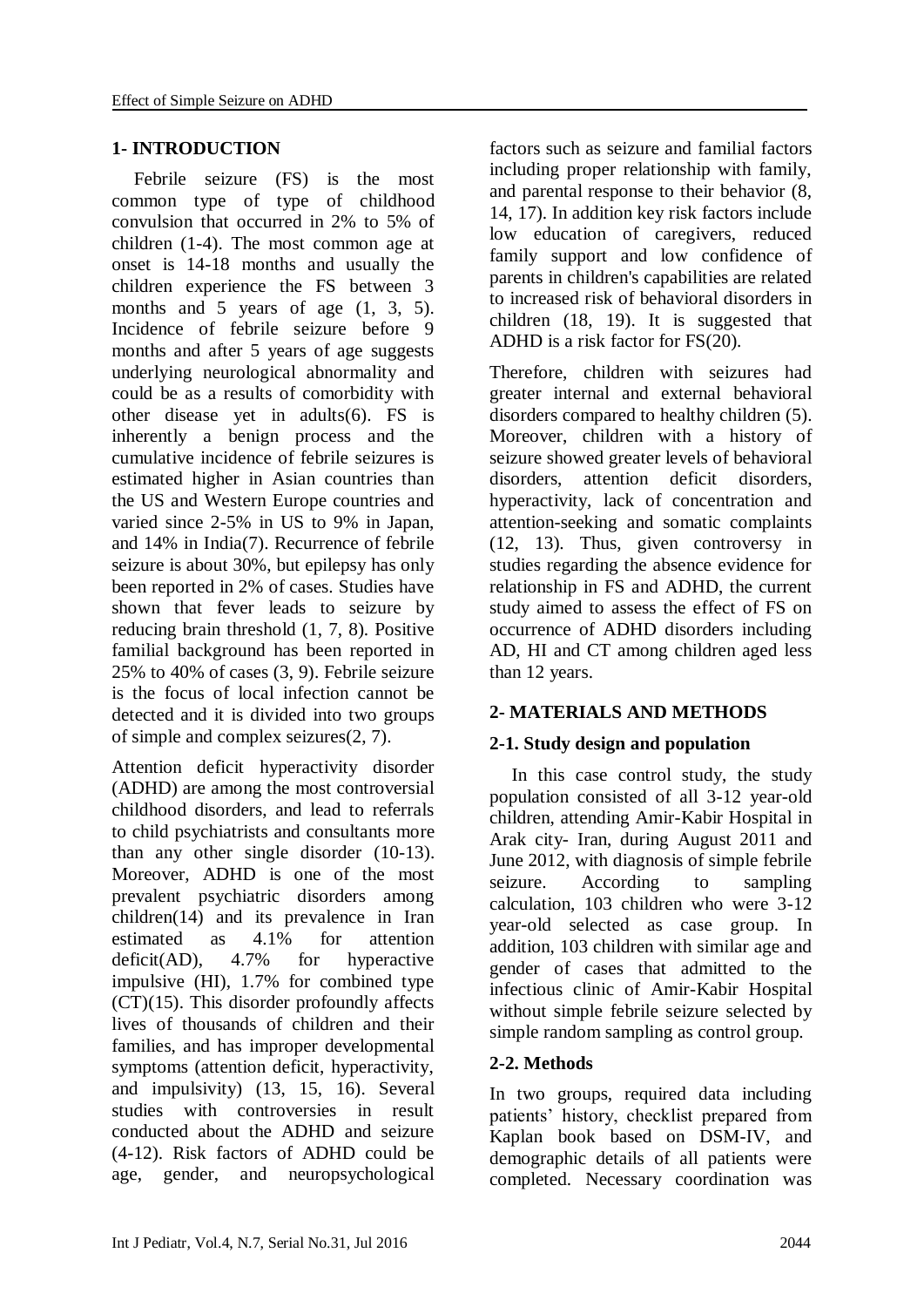made with project psychiatrist to ensure patients met ADHD criteria according to the checklist. The psychiatrist was present in the psychiatry clinic of hospital and reassessed all the probable children who diagnosed as ADHD by checklist.

The ADHD checklist is a screening test for behavioral symptoms for children disorders such as ADHD. The ADHD symptoms contained 18 items including nine for ADHD-AD, and nine for ADHD-HI; all of the items are used for ADHD-CT. This scale scoring, 0 for "never/sometimes" and 1 for "often/almost always". The total score for each dimension varied between 0 to 9 and children with total score  $> 6$  in inattention dimension labeled as AD. Moreover, if score >6 obtained in hyperactive impulsive dimension, that child detect as HI and if in two dimensions the score calculated more than 6, he/she is affected to CT of ADHD[\(21\)](#page-6-8). This scale is validated in Iranian studies [\(15,](#page-6-1) [22\)](#page-6-9) and psychometric properties of ADHD scale is enough.

# **2-3. Inclusion criteria**

The cases suffering from simple febrile seizure that diagnosed by the pediatrician and based on clinical guidelines entered to the study. Including criteria for cases were without history of physical or mental diseases such as depression, anxiety, schizophrenia, or congenital diseases. Patients not qualifying for febrile seizure definition such as children with focal seizures, frequent seizures (more than once) in 24 hours, duration of seizure longer than 15 minutes, and possible central nervous system (CNS) diseases such as meningitis, encephalitis, and possible epilepsy (given previous frequent seizures) were excluded from the study.

Informed consent was taken from all participants in two groups. Moreover, parents or guardians of patients were able to withdraw their children from the study at any stage.

# **2-4. Data analyses**

In this descriptive-analytical study, statistical tables and figures as well as ttest and Chi square were used for comparison of mean in the independent groups and comparison of ratios. Collected<br>data were analyzed using SPSS-16 data were analyzed software and P<0.05 was determined significant.

# **3- RESULTS**

According to sample size calculations, 206 children including 103 cases with FS and 103 controls entered in the study. The boy/girl ratio was 1.7 and 76 (36.9%) was girls and 130(63.1%) were boys. **Table.1** presents distribution of frequency and relative frequency of attention deficit/hyperactivity, impulsivity disorders, and combination of these in study groups according to gender. The ratio of ADHD in cases and control was statistically significant and estimated as  $62(60.2\%)$  vs. 44(42.7%) respectively (P=0.024).

Moreover, the overall percent of AD was 4.9% in control group vs. 0 in cases that was not significant. The prevalence of HI in cases and control groups was 30.1% and 18.4% and it was statistically significant (P=0.03). Moreover, the CT of ADHD in cases and controls was 30.1% and 19.4%, respectively  $(P=0.01)$ . The results showed that 6.1% of the control group had attention deficit. Moreover, 34.3% of male children with simple febrile seizure and 16.7% from the control group had hyperactivity/impulsivity disorder. In addition, 34.3% of male children with simple febrile seizure and 18.2% from the control group had combined disorders. The prevalence of hyperactivity/impulsivity disorders was statistically significant in the two groups. Conversely, 2.7% of the control group had attention deficit. Moreover, 23.1% of female children with simple febrile seizure and 21.6% from the control group had hyperactivity/impulsivity disorder. In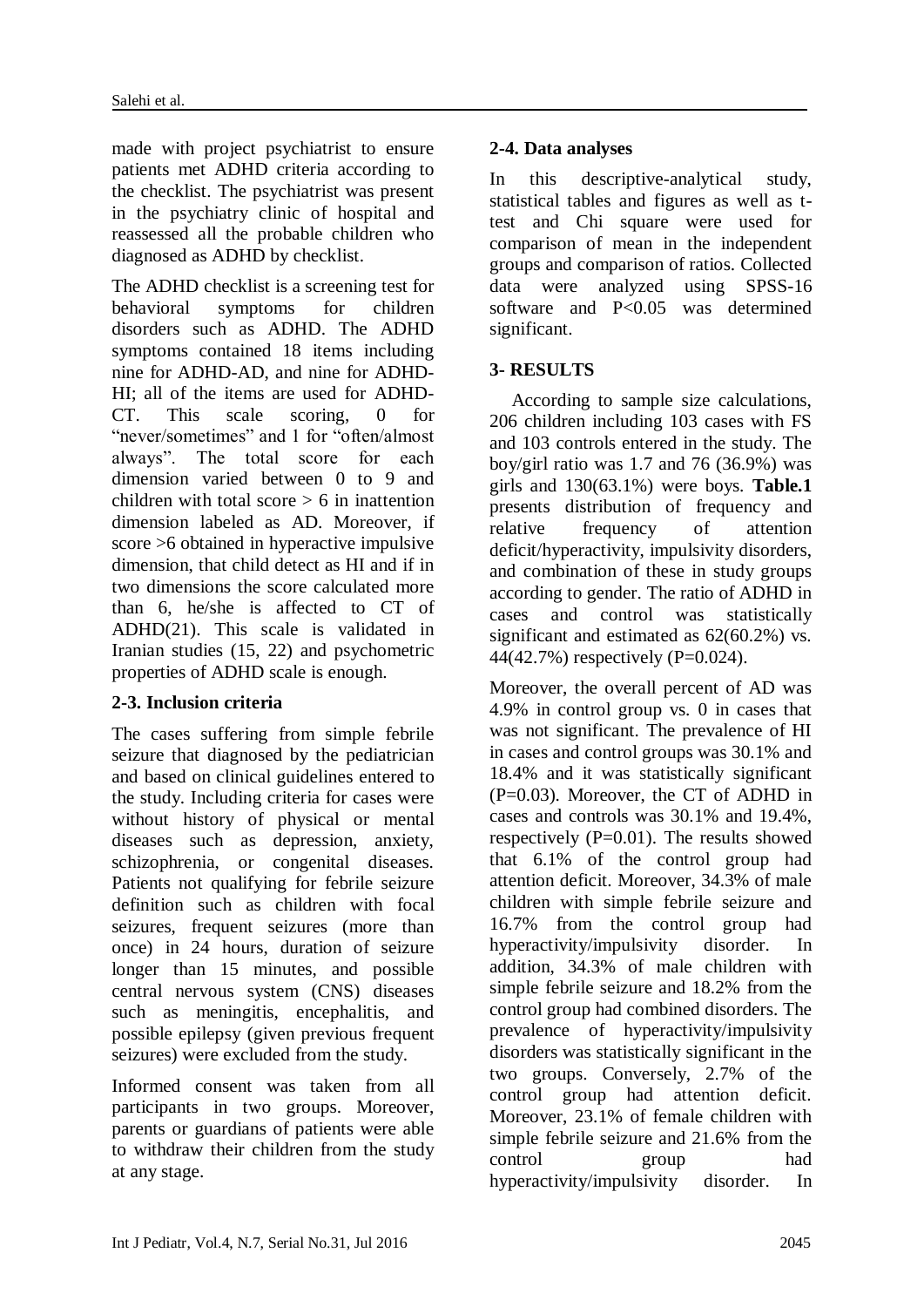addition, 21.3% of female children with simple febrile seizure and 21.6% from the control group had combined disorders. There was no significant difference in the prevalence of hyperactivity/impulsivity disorders in the two groups  $(P>0.05)$ . **Table.2** shows a significant difference in the mean age of mothers in the two groups. According to results presented in **Table.3**, the frequency of familial marriages was 26.2% in parents of children with simple febrile seizure, and 9.7% in the control group (P=0.025). Based on the completed questionnaire, none of the patients had any family history of psychiatric diseases in their parents or siblings.

 **Table1**: Frequency and percentile distribution according to gender and ADHD subtypes (attention deficit, hyperactivity - impulsivity, and combined) in group with and without simple febrile seizure

| Disorder           |                | Combined         |                    | Hyperactivity - Impulsivity |                    | <b>Attention Deficit</b> |                    |
|--------------------|----------------|------------------|--------------------|-----------------------------|--------------------|--------------------------|--------------------|
| Gender             |                | Cases<br>$N(\%)$ | Control<br>$N(\%)$ | Cases<br>$N(\%)$            | Control<br>$N(\%)$ | Cases<br>$N(\%)$         | Control<br>$N(\%)$ |
| Female             | Yes            | 9(23.1)          | 8(21.6)            | 9(23.1)                     | 8(21.6)            | $\Omega$                 | 1(2.7)             |
|                    | N <sub>0</sub> | 30(76.9)         | 29(78.4)           | 30(76.9)                    | 29(78.4)           | 39(100)                  | 36(93.3)           |
|                    | Total          | 39(100)          | 37(100)            | 39(100)                     | 37(100)            | 39(100)                  | 37(100)            |
| P- value           |                | $P=0.05$         |                    | $P=0.05$                    |                    | $P=0.4$                  |                    |
| Male               | Yes            | 22(34.3)         | 12(18.2)           | 22(34.3)                    | 11(16.7)           | $\Omega$                 | 4(6.1)             |
|                    | N <sub>0</sub> | 42(65.6)         | 54(81.8)           | 42(65.6)                    | 55(83.3)           | 64(100)                  | 62(93.3)           |
|                    | Total          | 64(100)          | 66(100)            | 64(100)                     | 66(100)            | 64(100)                  | 66(100)            |
| P- value           |                | $P=0.046$        |                    | $P=0.017$                   |                    | $P=0.06$                 |                    |
| Female and<br>Male | Yes            | 31(30.1)         | 20(19.4)           | 31(30.1)                    | 19(18.4)           | $\Omega$                 | 5(4.9)             |
|                    | N <sub>o</sub> | 72(69.9)         | 83(80.6)           | 72(69.9)                    | 84(81.6)           | 103 (100)                | 98(95.1)           |
|                    | Total          | 103(100)         | 103 (100)          | 103(100)                    | 103 (100)          | 103 (100)                | 103 (100)          |
| P- value           |                | $P=0.01$         |                    | $P=0.03$                    |                    | $P=0.05$                 |                    |

 **Table 2:** The comparison of age, maternal age, birth weight between groups with and without simple febrile seizure in children

| Variables           | Case        | Control       | P- value |
|---------------------|-------------|---------------|----------|
|                     | Mean $+$ SD | Mean $\pm$ SD |          |
| Age (month)         | 61.55(22.6) | 61.75(22.5)   | 0.951    |
| Maternal age (year) | 23.81(3.7)  | 24.9(4.4)     | 0.046    |
| Birth weight (gram) | 3052.7(386) | 3039(536)     | 0.847    |

 **Table 3**: The relationship between family history and familial marriage with attention deficit and hyperactivity in both groups with and without simple febrile seizure in children

| Variables         | Responcible | Case<br>Mean+ SD | Control<br>$Mean + SD$ | P- value |  |
|-------------------|-------------|------------------|------------------------|----------|--|
|                   | Yes         | 1(1)             | 0(0)                   |          |  |
| Family history    | No          | 102(99)          | 103(100)               | 0.78     |  |
|                   | Yes         | 27(26.2)         | 10(9.7)                |          |  |
| Familial marriage | No          | 76(73.8)         | 93(90.3)               | 0.025    |  |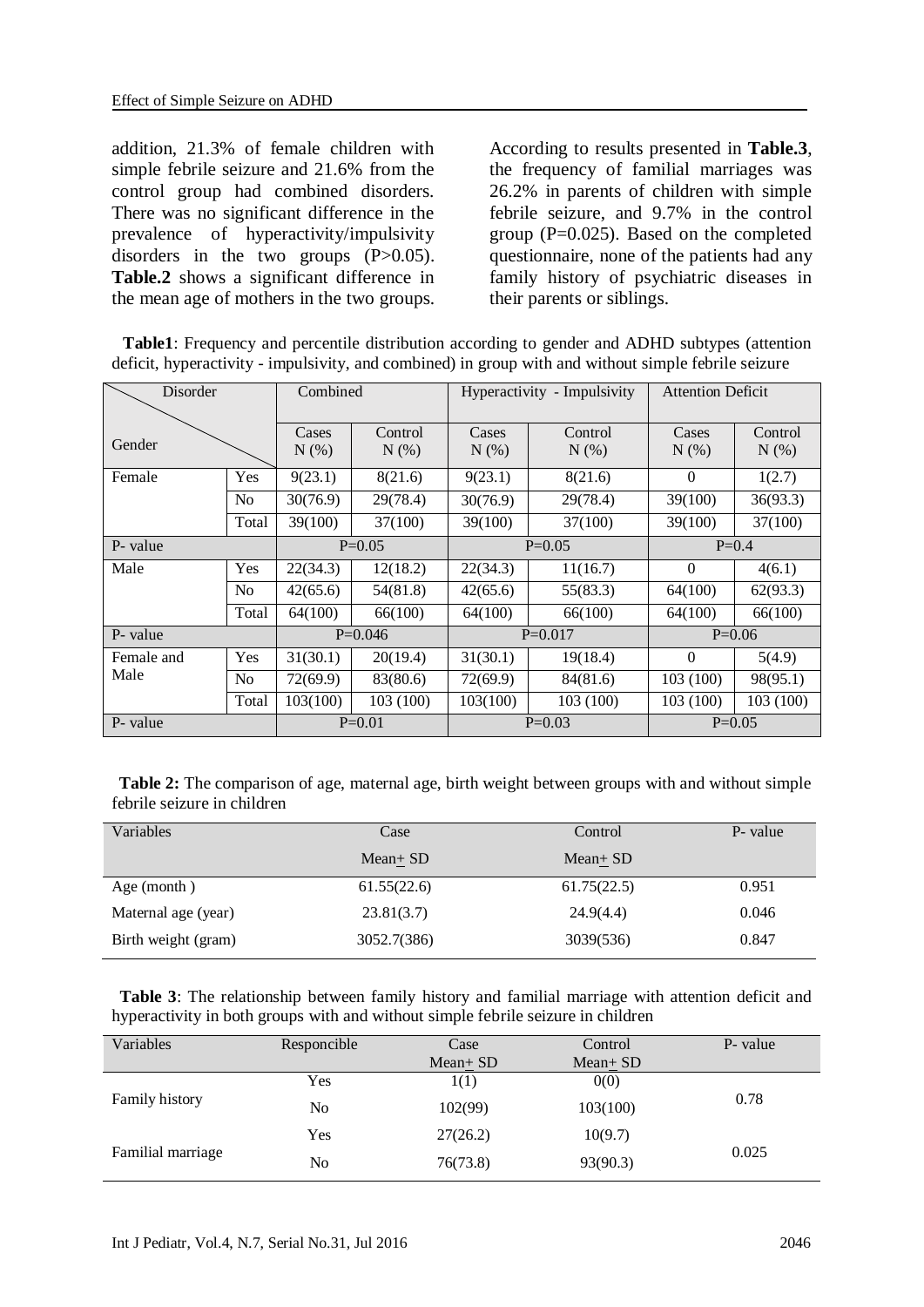# **4- DISCUSSION**

The results of study showed a significant relationship between FS and ADHD in children. This association is observed in another study by Hesdorffer et al. study [\(20\)](#page-6-7). Moreover, the hyperactivity disorder was more prevalent in male children with simple FS compared to children without FS. This finding suggests a relationship between simple FS and hyperactivity in boys. However, the ADHD prevalence in boys was higher than the girls. In other studies in Iran [\(15\)](#page-6-1) and other places[\(19\)](#page-6-6), the hyperactivity estimated higher than in boys. In addition, boy gender is one of the known risk factors for hyperactivity disorder [\(3,](#page-5-1) [10,](#page-5-8) [22\)](#page-6-9). Nevertheless, no significant difference was found in the prevalence of hyperactivity between female children with simple febrile seizure and control group. Based on our results FS was not related to AD disorder in both gender. Nevertheless, HI disorder, showed greater increase in male children with simple FS compared to the control group, while in female children the increase was not significant. In a study conducted at the University of Indiana in the U.S. (2009) on 282 with  $IO > 70$  and the present study showed that hyperactivity risk was greater in boys with simple febrile seizure, which concurs with the conducted study [\(23\)](#page-6-10).

Another case control study on 332, 6-14 year-old children with first seizure and 225 healthy children, greater sleep disorders including timing of sleep and sleepiness during daytime observed in children with seizures [\(9\)](#page-5-6). In the present study, hyperactivity disorder was greater in male children with simple febrile seizure, which agrees with the above study. In addition, another study on 229 children with first seizure showed that these children affected to greater internal and external behavioral disorders including neuropsychological and behavioral functions, especially practical function predict behavioral outcomes 3 years after the onset of seizure, compared to healthy children [\(23\)](#page-6-10). Moreover, first seizure in 6-14 year-old children was related to increased risk of neuropsychological disorder, which is in line with the present study. These results were similar to other study that conducted by Austin et al. on 300 6-14 children with first seizures and 196 healthy children. That study showed children with first seizure showed greater behavioral disorders over 3-year follow-up[\(18\)](#page-6-5). Based on our results and other studies, FS is associated with behavioral and cognitive disorders, even in the absence of structural brain damage [\(24\)](#page-6-11). It is demonstrated that children with febrile seizures experience the greater behavioral disorders than the control group [\(1,](#page-5-0) [3,](#page-5-1) [8\)](#page-5-5). Moreover, based on our results, a greater risk of hyperactivity disorders was shown in boys with simple febrile seizure while this increased risk did not observe for attention deficit, which was different to Chang et al. studies [\(25,](#page-6-12) [26\)](#page-6-13) . In the present study, the risk of hyperactivity/attention deficit disorder was greater in boys with simple febrile seizures, and gender had no effect on febrile seizure, which agrees with the Hesdorffer et al. and Stafstrom studies [\(20,](#page-6-7) [27\)](#page-6-14). Moreover, in the present study, hyperactivity in boys with simple febrile seizure showed higher increase compared to the control group, which is in line with the Dunn et al. study [\(24\)](#page-6-11). Higher prevalence of simple febrile seizure observed in our study among children with a history of familial marriages compared to children without such a history. In addition, incidence of ADHD disorder in children with FS estimated 2.5 times greater than normal children. However, based on the other studies the first seizure is associated with greater behavioral disorders such as ADHD. Although, our results could be in a same line, but since the age of onset, the seizure did not obtain in our data, this item is as our limitation of work [\(20\)](#page-6-7).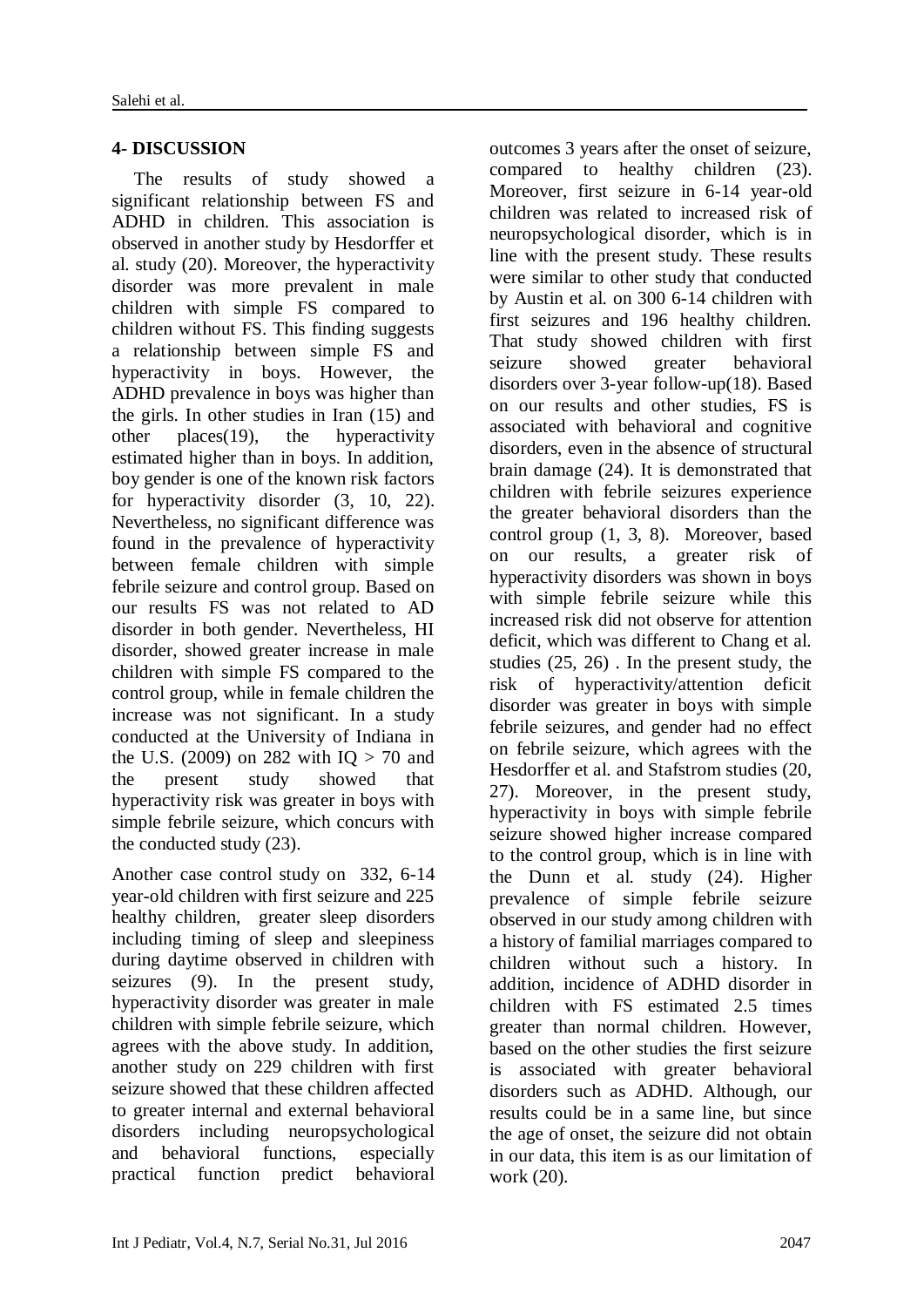### **4-1. Limitations of the study**

However, due to the design of current study, it is suggested that the effect of FS evaluated on the ADHD in a follow-up study.

### **5. CONCLUSION**

According to the present study results, there was a significant relationship between FS with HI and CT of ADHD among children. Nevertheless, FS is not related to AD disorder. Moreover, male hyperactivity was related to simple febrile seizure. Thus, preventive diagnosis in terms of likelihood of hyperactivity, and early and preventive actions should be performed in male children with simple febrile seizure.

### **6- CONTRIBUTION OF AUTHORS**

**SB:** Contributions to the conception and design of the research; drafting of the manuscript and final approval of the manuscript

**PY**: Contributions to the conception and design of the research; analysis and interpretation of data; final approval of the manuscript

**SAS**: Contributions to the acquisition and analysis of data; drafting of the manuscript and final approval of the manuscript

**ES**: Contributions to the conception and design of the research analysis; interpretation of data; final approval of the manuscript

AM: Contributions to the conception and design of the research; interpretation of data; final approval of the manuscript.

# **7- CONFLICT OF INTEREST:** None.

### **8- ACKNOWLEDGMENTS**

We hereby thank participating parents and children and officials and personnel of Amir-Kabir Hospital in Arak, Iran. The present study was an extract from Arak University Medical Doctorial thesis of Dr. Samira Safi-Arian.

## **9- REFERENCES**

<span id="page-5-0"></span>1. Fetveit A. Assessment of febrile seizures in children. European journal of pediatrics. 2008;167(1):17-27.

<span id="page-5-7"></span>2. Abbott MB, Vlasses CH. Nelson Textbook of Pediatrics. JAMA. 2011;306(21):2387-8.

<span id="page-5-1"></span>3. Mahyar A, Ayazi P, Fallahi M, Javadi A. Risk factors of the first febrile seizures in Iranian children. International journal of pediatrics. 2010;2010:862897.

4. Salehi B, Mohammadbeigi A, Sheykholeslam H, Moshiri E, Dorreh F. Omega-3 and Zinc supplementation as complementary therapies in children with attention-deficit/hyperactivity disorder. Journal of research in pharmacy practice. 2016;5(1):22.

<span id="page-5-2"></span>5. MacDonald SE, Dover DC, Simmonds KA, Svenson LW. Risk of febrile seizures after first dose of measles–mumps–rubella– varicella vaccine: a population-based cohort study. Canadian Medical Association Journal. 2014;186(11):824-9.

<span id="page-5-3"></span>6. Faraji F, Didgar F, Talaie-Zanjani A, Mohammadbeigi A. Uncontrolled seizures resulting from cerebral venous sinus thrombosis complicating neurobrucellosis. Journal of neurosciences in rural practice. 2013;4(3):313.

<span id="page-5-4"></span>7. Patel N, Ram D, Swiderska N, Mewasingh LD, Newton RW, Offringa M. Febrile seizures. BMJ. 2015;351:h4240.

<span id="page-5-5"></span>8. de Araújo Filho GM, Gomes FL, Mazetto L, Marinho MM, Tavares IM, Caboclo LOSF, et al. Major depressive disorder as a predictor of a worse seizure outcome one year after surgery in patients with temporal lobe epilepsy and mesial temporal sclerosis. Seizure. 2012;21(8):619-23.

<span id="page-5-6"></span>9. Byars AW, Byars KC, Johnson CS, Fastenau PS, Perkins S, Austin JK, et al. The relationship between sleep problems and neuropsychological functioning in children with first recognized seizures. Epilepsy & Behavior. 2008;13(4):607-13.

<span id="page-5-8"></span>10. Bonatto SJ, Kerner M, Merelles S, Pondé MP. The prevalence of symptoms of attention-deficit/hyperactivity disorder in